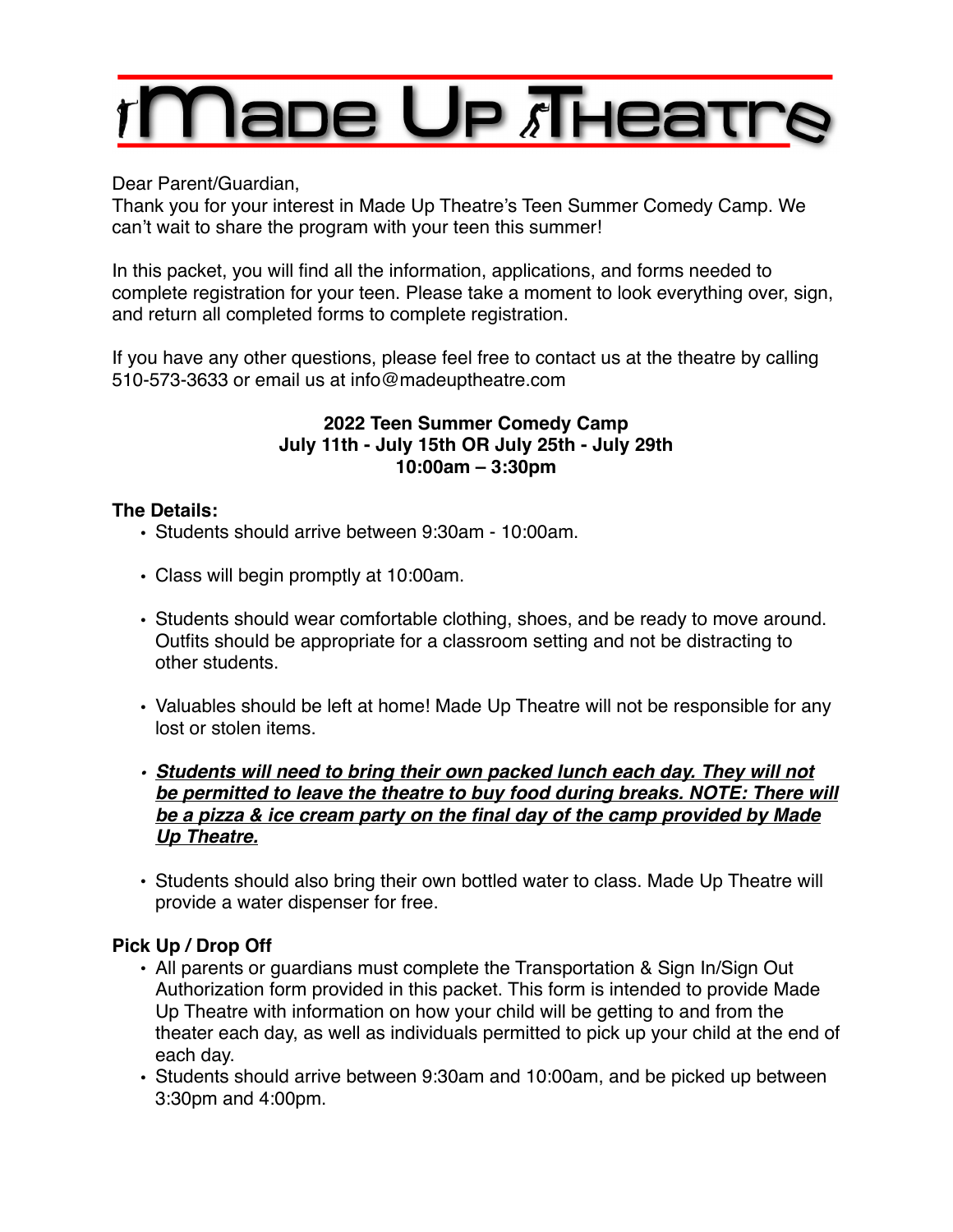• Should your child need to leave early for any reason, parents are expected to write a note to notify the theatre.

## **Student Performance**

• Our camp will culminate with a student performance to showcase the work the students have done. Students will be provided with a limited number of tickets on the first day of class to invite guests to the show. To ensure fairness, students will receive a set amount of tickets to distribute to family/friends. More info to come!

The performance will be on the final class at 5:00pm. Seating begins at 4:30pm

# **Behavior Policy**

While we intend to have a lot of fun in camp, we need to establish some basic ground rules. Made Up Theatre believes that all students have the right to learn and hone their skills in a clean, supportive and non-threatening environment. In order to establish this for the entire class, students are asked to agree to the following ground rules pertaining to inappropriate conduct. Inappropriate conduct includes, but is not limited to:

- 1. Consumption of drugs or alcohol.
- 2. Destruction of physical class space, which includes but is not limited to walls, chairs, lights, stage and doors.
- 3. Inappropriate verbal, physical or sexual conduct with other students or the course instructors.
- 4. Bringing uninvited guests to class.

In such event, a parent or guardian will be contacted to pick up the student and the student may not return to class without approval from one of the Made Up Theatre staff. Inappropriate conduct will not be tolerated and may result in suspension or removal from the course without refund.

# **Contact Info**

If you need to contact your child or us during camp, you can reach us at 510-573-3633 and one of our staff members will be able to assist you.

### **Sean Taylor Artistic Director Ben Stephens Program Director**

You can also email us at [info@madeuptheatre.com](mailto:info@madeuptheatre.com)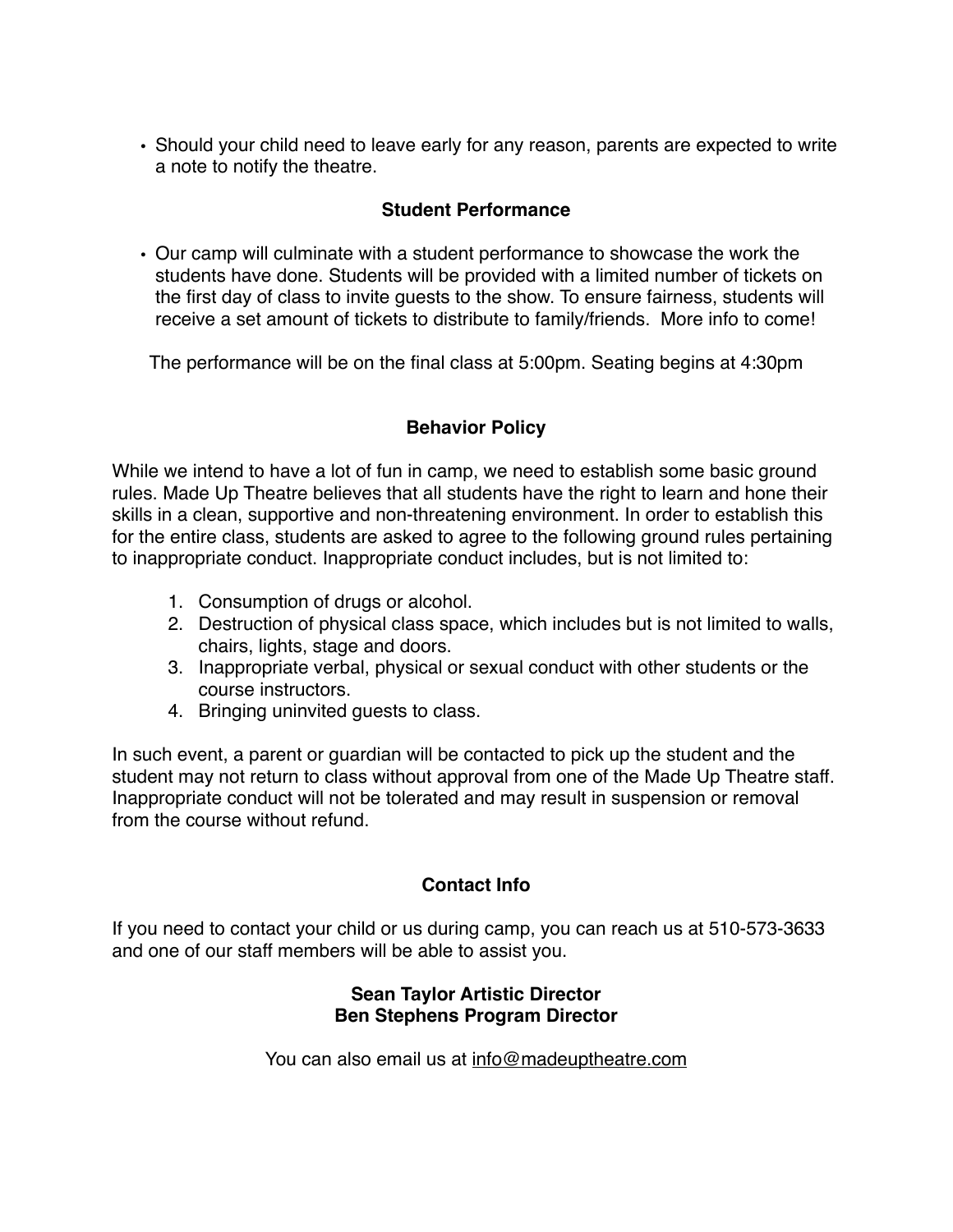

# **2022 Teen Summer Comedy Camp Application**

## **Contact Information:**

| <b>Student Name:</b>    |       | <b>Student's Pronouns:</b> |
|-------------------------|-------|----------------------------|
| <b>Address:</b>         |       |                            |
| State:                  |       |                            |
| Date of Birth:          |       |                            |
| Parent's Phone:   Home: | Work: | Cell:                      |
| <b>Parent's Email</b>   |       |                            |

## **Agreement:**

- 1. Made Up Theatre reserves the right to deny an individual's application.
- 2. No student shall imply or claim that they are or were a member of the Made Up Theatre's professional company.
- 3. Tuition is non-refundable.
- 4. Signature below shall indicate that the student and parent or guardian has read and agrees to comply with all terms and conditions.

Parent's / Guardian's Signature: \_\_\_\_\_\_\_\_\_\_\_\_\_\_\_\_\_\_\_\_\_\_\_\_\_\_\_\_\_\_\_\_\_\_ Date: \_\_\_\_\_\_\_\_\_\_\_\_\_

Please scan/email completed form to **info@madeuptheatre.com** or mail to:

**Made Up Theatre 4000 Bay Street, Suite B Fremont, CA 94538**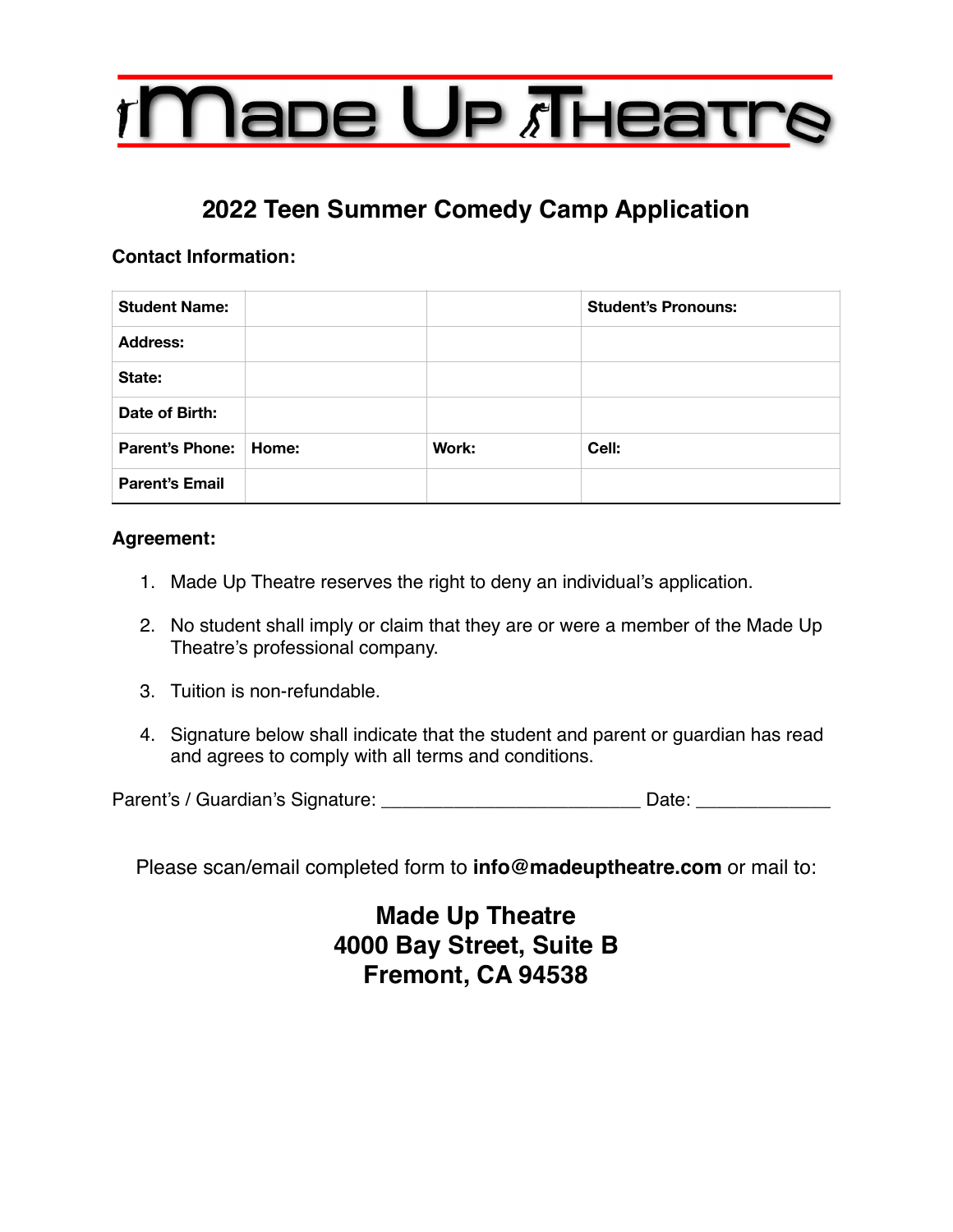# **Nape Up Theatre**

# **Emergency Waiver / Medical Form for Minors**

| <b>Student Name:</b> |  |
|----------------------|--|
|                      |  |

#### **Daytime contacts for parent(s) or guardian(s):**

| Name:                                                                                                                                                                                                   |  | Relationship: |  |  |
|---------------------------------------------------------------------------------------------------------------------------------------------------------------------------------------------------------|--|---------------|--|--|
| Daytime Phone Number:                                                                                                                                                                                   |  |               |  |  |
| Name:                                                                                                                                                                                                   |  | Relationship  |  |  |
| Daytime Phone Number:                                                                                                                                                                                   |  |               |  |  |
| Made Up Theatre has permission to contact the following in case of an emergency and has permission<br>to release child to their custody should a parent or guardian not be available during camp hours. |  |               |  |  |
| Name:                                                                                                                                                                                                   |  | Relationship: |  |  |
| Daytime Phone Number:                                                                                                                                                                                   |  |               |  |  |

#### **Medical Information:**

| Medications:                                                                                                      |  | Why? |  |  |
|-------------------------------------------------------------------------------------------------------------------|--|------|--|--|
| Allergies:                                                                                                        |  |      |  |  |
| Medical / Special Needs:                                                                                          |  |      |  |  |
| Does your child have any conditions that we should be aware of that could affect their participation in<br>class? |  |      |  |  |
|                                                                                                                   |  |      |  |  |
| NOTE: Made Up Theatre will only dispense medications with written permission from a parent or<br>guardian.        |  |      |  |  |

#### **Physician Information:**

| Physician:                                                            |  | Phone Number: |
|-----------------------------------------------------------------------|--|---------------|
| Hospital Reference:                                                   |  | Phone Number: |
| NOTE: In case of emergency, Made Up Theatre will call the paramedics. |  |               |
|                                                                       |  |               |
| Health Insurance Company:                                             |  |               |
| Primary Insured:                                                      |  |               |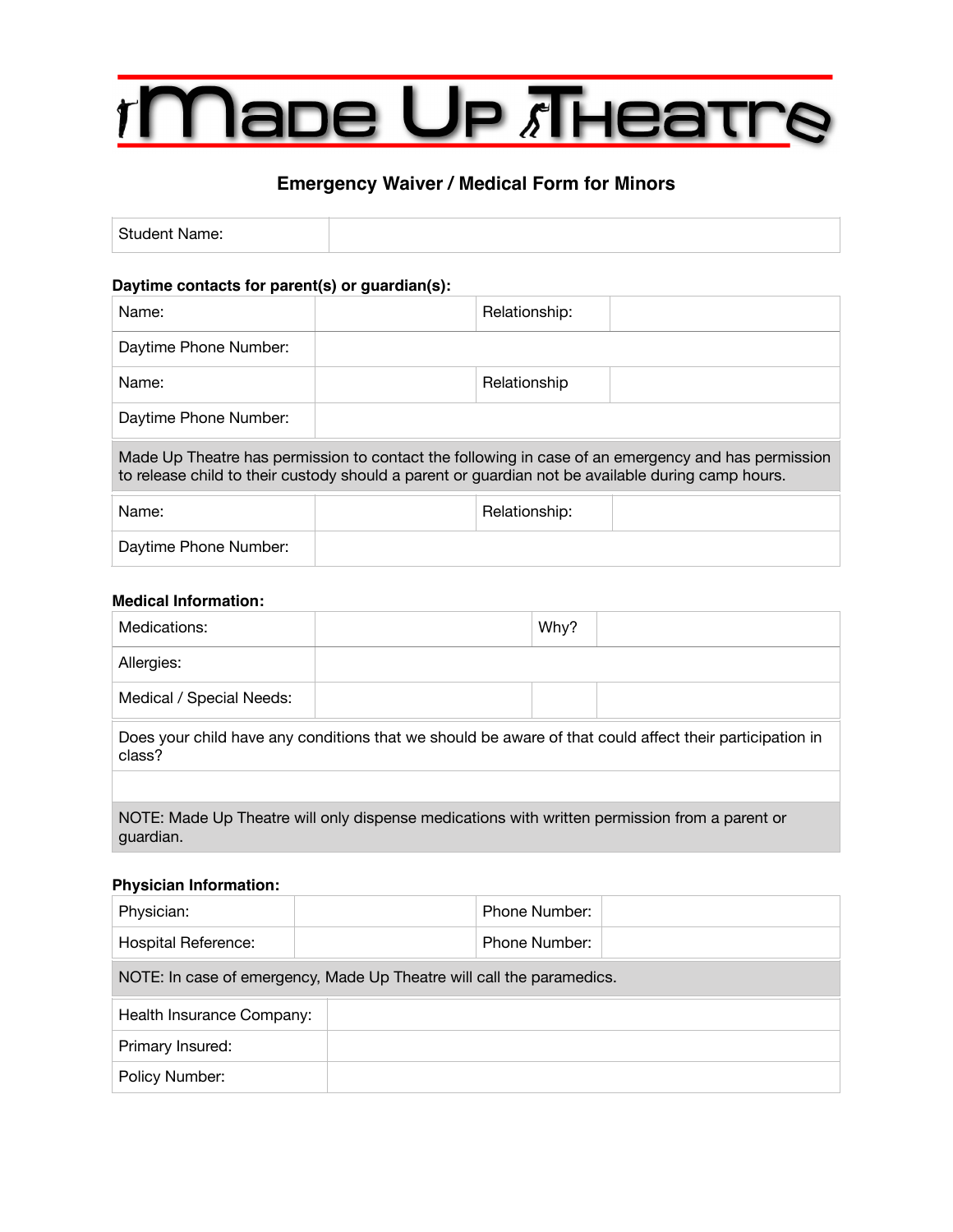# ape Up *i*Thea

#### Student Name:

How will your child be getting to Made How will your critic be getting to made<br>Up Theatre each day? (Circle One) Public Transportation Drop Off Driving on Own

NOTE: Students will be required to sign in and out each day. If your child is to be dropped off / picked up each day, please complete the remainder of this form to inform Made Up Theatre of any person(s) authorized to sign your child in and out. If your child will arrive via public transportation or will be driving themselves to camp, simply sign the bottom, authorizing your child to sign him/herself out.

| <b>Parent/Guardian Name:</b><br>יוו זו ה |  |  |
|------------------------------------------|--|--|
|------------------------------------------|--|--|

## **Transportation Information Form**

## **Authorization List:**

| 1. |                                                                                                                       |  |  |
|----|-----------------------------------------------------------------------------------------------------------------------|--|--|
|    |                                                                                                                       |  |  |
|    |                                                                                                                       |  |  |
| 2. |                                                                                                                       |  |  |
|    |                                                                                                                       |  |  |
|    |                                                                                                                       |  |  |
| 3. | <u> 1980 - Johann John Stone, mars eta bat eta bat eta bat eta bat eta bat eta bat eta bat eta bat eta bat eta b</u>  |  |  |
|    |                                                                                                                       |  |  |
|    |                                                                                                                       |  |  |
| 4. | <u> 2008 - Jan James James James James James James James James James James James James James James James James Ja</u> |  |  |
|    |                                                                                                                       |  |  |
|    |                                                                                                                       |  |  |
| 5. | <u> 1989 - Andrea Andrew Maria (h. 1989).</u>                                                                         |  |  |

If my child is to go home with someone who is not on the list, I understand that I must send a note, I will ensure that one of the instructors receives this note upon check in that day.

| Parent / Guardian Name:      |       |  |
|------------------------------|-------|--|
| Parent / Guardian Signature: | Date: |  |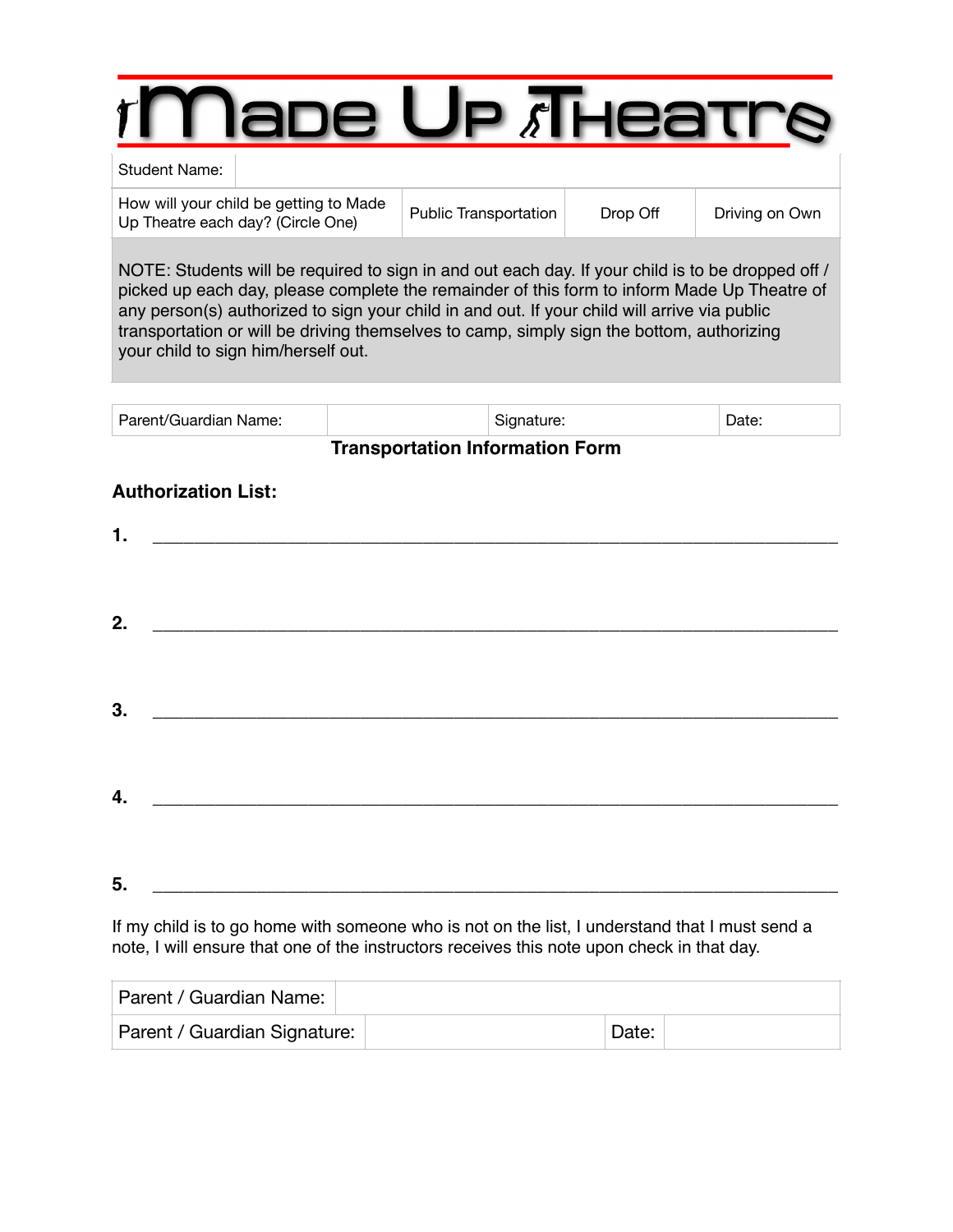# **Mape Up Theatre**  $\mathcal{T}$

# **Image Release Form**

| By Signing this form, I agree as the parent / guardian of ____<br>("my<br>child"), and hereby give permission to the Made Up Theatre to shoot photographs, video, and<br>film of my child. I also authorize such photography by outside news media as arranged for by<br>Made Up Theatre. I acknowledge that any images taken of my child will become the<br>permanent property of Made Up Theatre or the reporting news organization. By signing this, I<br>forfeit all claims to these images and acknowledge that Made Up Theatre and the reporting<br>news organizations reserve all the rights to use, publish, copy, display, distribute and<br>broadcast these photos, and to use the likeness, the name, and the words, of my child in any/<br>all print, electronic or digital media at any time. I understand that I will not be compensated in<br>any way for such use. |  |
|------------------------------------------------------------------------------------------------------------------------------------------------------------------------------------------------------------------------------------------------------------------------------------------------------------------------------------------------------------------------------------------------------------------------------------------------------------------------------------------------------------------------------------------------------------------------------------------------------------------------------------------------------------------------------------------------------------------------------------------------------------------------------------------------------------------------------------------------------------------------------------|--|
|                                                                                                                                                                                                                                                                                                                                                                                                                                                                                                                                                                                                                                                                                                                                                                                                                                                                                    |  |

| Student's Name:              |       |  |
|------------------------------|-------|--|
| Parent / Guardian Name:      |       |  |
| Parent / Guardian Signature: | Date: |  |